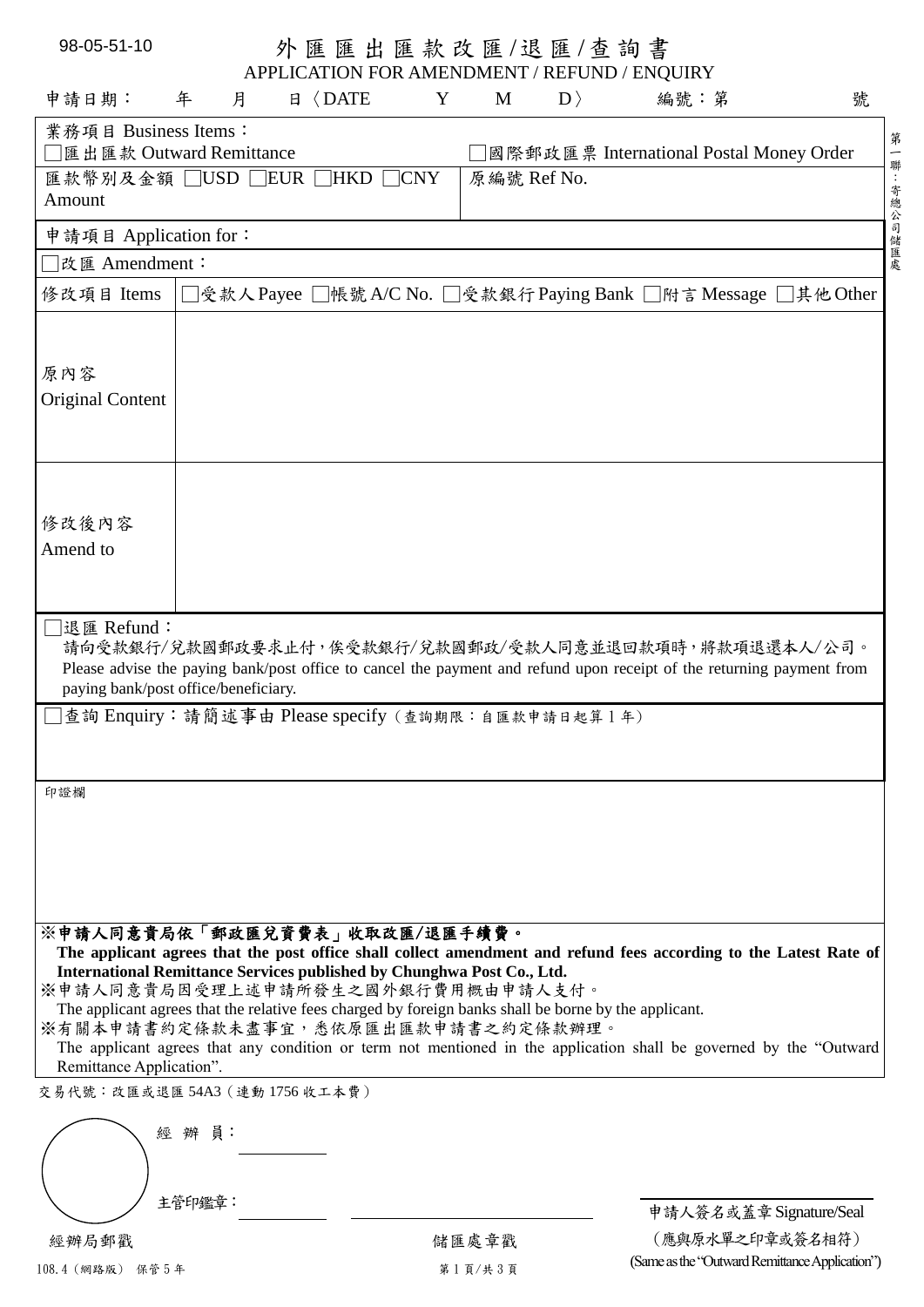| 98-05-51-10                                                                                                                                                                                                                                                                                                             |                  |                      |   |             | 外 匯 匯 出 匯 款 改 匯 /退 匯 / 查 詢 書 |                                                                                                                                                                                                                                         |           |
|-------------------------------------------------------------------------------------------------------------------------------------------------------------------------------------------------------------------------------------------------------------------------------------------------------------------------|------------------|----------------------|---|-------------|------------------------------|-----------------------------------------------------------------------------------------------------------------------------------------------------------------------------------------------------------------------------------------|-----------|
| 申請日期:                                                                                                                                                                                                                                                                                                                   | 年<br>月           | $\Box$ $\Box$ $\Box$ | Y | M           | $\ket{D}$                    | APPLICATION FOR AMENDMENT / REFUND / ENQUIRY<br>編號:第                                                                                                                                                                                    | 號         |
| 業務項目 Business Items:                                                                                                                                                                                                                                                                                                    |                  |                      |   |             |                              |                                                                                                                                                                                                                                         |           |
| 匯出匯款 Outward Remittance                                                                                                                                                                                                                                                                                                 |                  |                      |   |             |                              | 國際郵政匯票 International Postal Money Order                                                                                                                                                                                                 |           |
| 匯款幣別及金額 □USD □EUR □HKD □CNY<br>Amount                                                                                                                                                                                                                                                                                   |                  |                      |   | 原編號 Ref No. |                              |                                                                                                                                                                                                                                         | 第二聯:經辦局留底 |
| 申請項目 Application for:                                                                                                                                                                                                                                                                                                   |                  |                      |   |             |                              |                                                                                                                                                                                                                                         |           |
| 改匯 Amendment:                                                                                                                                                                                                                                                                                                           |                  |                      |   |             |                              |                                                                                                                                                                                                                                         |           |
| 修改項目 Items                                                                                                                                                                                                                                                                                                              |                  |                      |   |             |                              | □受款人Payee □帳號 A/C No. □受款銀行 Paying Bank □附言 Message □其他 Other                                                                                                                                                                           |           |
| 原内容<br>Original Content                                                                                                                                                                                                                                                                                                 |                  |                      |   |             |                              |                                                                                                                                                                                                                                         |           |
| 修改後內容<br>Amend to                                                                                                                                                                                                                                                                                                       |                  |                      |   |             |                              |                                                                                                                                                                                                                                         |           |
| ¯退匯 Refund:<br>paying bank/post office/beneficiary.<br>查詢 Enquiry: 請簡述事由 Please specify (查詢期限:自匯款申請日起算1年)                                                                                                                                                                                                               |                  |                      |   |             |                              | 請向受款銀行/兌款國郵政要求止付,俟受款銀行/兌款國郵政/受款人同意並退回款項時,將款項退還本人/公司。<br>Please advise the paying bank/post office to cancel the payment and refund upon receipt of the returning payment from                                                           |           |
|                                                                                                                                                                                                                                                                                                                         |                  |                      |   |             |                              |                                                                                                                                                                                                                                         |           |
| 印證欄                                                                                                                                                                                                                                                                                                                     |                  |                      |   |             |                              |                                                                                                                                                                                                                                         |           |
| ※申請人同意貴局依「郵政匯兌資費表」收取改匯/退匯手續費。<br>International Remittance Services published by Chunghwa Post Co., Ltd.<br>※申請人同意貴局因受理上述申請所發生之國外銀行費用概由申請人支付。<br>The applicant agrees that the relative fees charged by foreign banks shall be borne by the applicant.<br>※有關本申請書約定條款未盡事宜,悉依原匯出匯款申請書之約定條款辦理。<br>Remittance Application". |                  |                      |   |             |                              | The applicant agrees that the post office shall collect amendment and refund fees according to the Latest Rate of<br>The applicant agrees that any condition or term not mentioned in the application shall be governed by the "Outward |           |
| 交易代號:改匯或退匯54A3 (連動1756收工本費)                                                                                                                                                                                                                                                                                             |                  |                      |   |             |                              |                                                                                                                                                                                                                                         |           |
|                                                                                                                                                                                                                                                                                                                         | 經 辨 員:<br>主管印鑑章: |                      |   |             |                              |                                                                                                                                                                                                                                         |           |
| 經辦局郵戳                                                                                                                                                                                                                                                                                                                   |                  |                      |   |             |                              | 申請人簽名或蓋章 Signature/Seal                                                                                                                                                                                                                 |           |
|                                                                                                                                                                                                                                                                                                                         |                  |                      |   | 儲匯處章戳       |                              | (應與原水單之印章或簽名相符)                                                                                                                                                                                                                         |           |